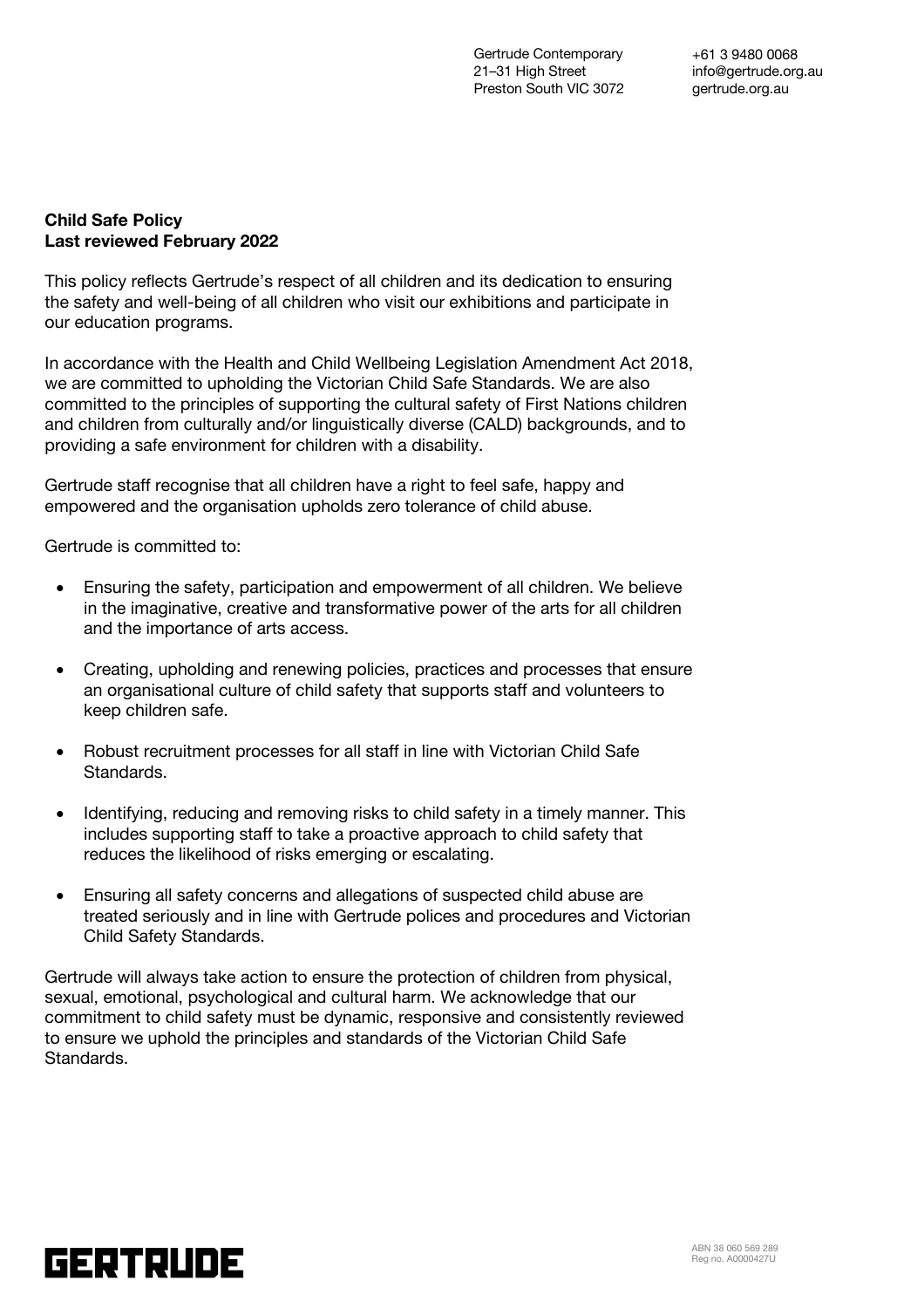+61 3 9480 0068 info@gertrude.org.au gertrude.org.au

#### **Recruitment**

Gertrude applies best practice standards in the recruitment and screening of incumbent staff. We interview and conduct reference checks on all staff and require valid Working with Children Checks for relevant positions to our Education programs. Contractors involved in the delivery of Education Programs or other services to children are also screened prior to commencement.

### **Training**

All Gertrude Staff are provided with a copy of this Policy during their induction. It is publicly available in the Education section of our website. Staff are required to review the policy on an annual basis and are free to contact the Child Safety Representatives at any time.

### **Code of Conduct**

All Gertrude staff, including employees, volunteers and contractors engaging with children must NOT:

- Raise their voices with children
- Ignore or disregard any incidents or safety concerns regarding children
- Use prejudice, oppressive behaviour or language with children
- Touch a child or spend time alone with a child
- Discriminate on the basis of age, gender, race culture, vulnerability or sexuality
- Develop or show favouritism with children through the provisions of gifts or unnecessary attention
- Exchange personal contact details such as phone number, social networking site or email addresses with children
- Have unauthorised contact with children online or by phone
- Take identifiable photos or film children if not for work purposes

#### **Risk Management**

We recognise the importance of risk management to minimise the potential for child abuse or harm. In addition to managing general occupational health and safety risks, we proactively manage risks of abuse to children participating in our programs and activities through our recruitment procedures, training, compliance and staff and volunteer welfare.

Gertrude does not provide any unsupervised or one on one services to children. A teacher, parent or guardian is required in addition to Gertrude staff.

A venue safety and risk management plan for all Education Programs at Gertrude can be provided upon request.

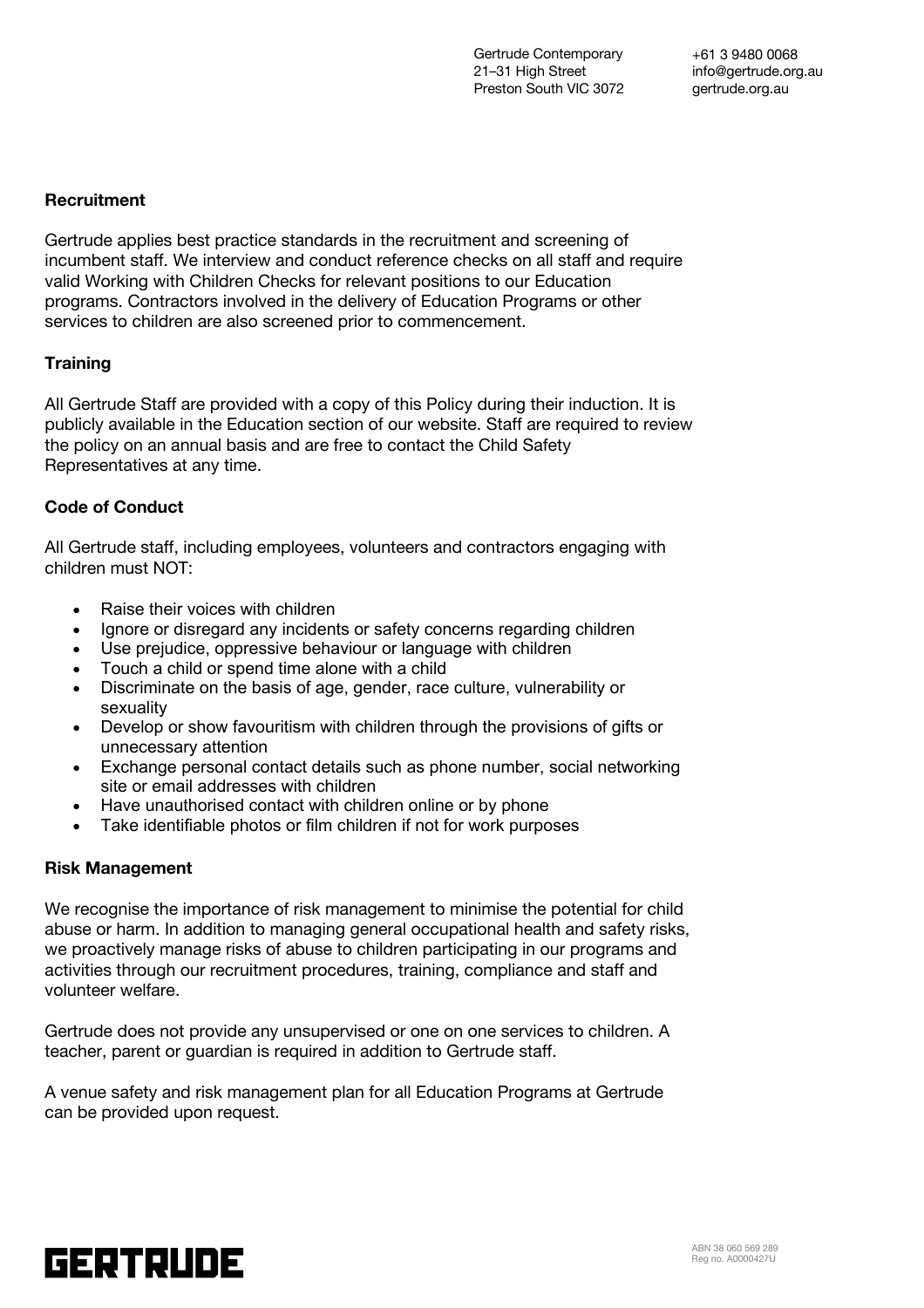+61 3 9480 0068 info@gertrude.org.au gertrude.org.au

## **Reporting**

Gertrude's Executive Director and Gallery & Education Manager have been appointed as Child Safety Representatives with responsibility of responding to any complaints and/or reasonable suspicion of sexual abuse made by or about staff, volunteers, parents or children at Gertrude. Complaints can be made by contacting the gallery on 03 9480 0068 or directly to a Child Safety Representative. Complaints must include:

- Your name and contact details
- A description of the incident
- Details of any steps you have already taken to resolve the complaint and details of any conversations you may have already had with staff.
- Supporting documentation (if relevant)

Complaints will be dealt with immediately and in a confidential manner. All appropriate steps will be taken within the organisation, including the automatic suspension of any employee involved, before bodies external to the organisation are involved. Gertrude takes our legal responsibilities seriously, including:

- Failure to disclose: Reporting child sexual abuse is a community-wide responsibility. All adults in Victoria who have a reasonable belief that an adult has committed a sexual offence against a child under 16 have an obligation to report that information to the police.
- Failure to protect: People of authority in our organisation will commit an offence if they know of a substantial risk of child sexual abuse and have the power or responsibility to reduce or remove the risk, but negligently fail to do so.

Once Reasonable Suspicion is established it is Gertrude's policy to notify the Police and our insurance provider.

Any employee found guilty of sexual abuse (either by internal investigation or court) will be automatically terminated.

## If you think a child is at immediate risk of abuse phone 000

\*Reasonable suspicion means fair and practical reason to believe an incident involving sexual abuse has occurred based on either verbal communication, hearsay, rumour or observance of behaviour.